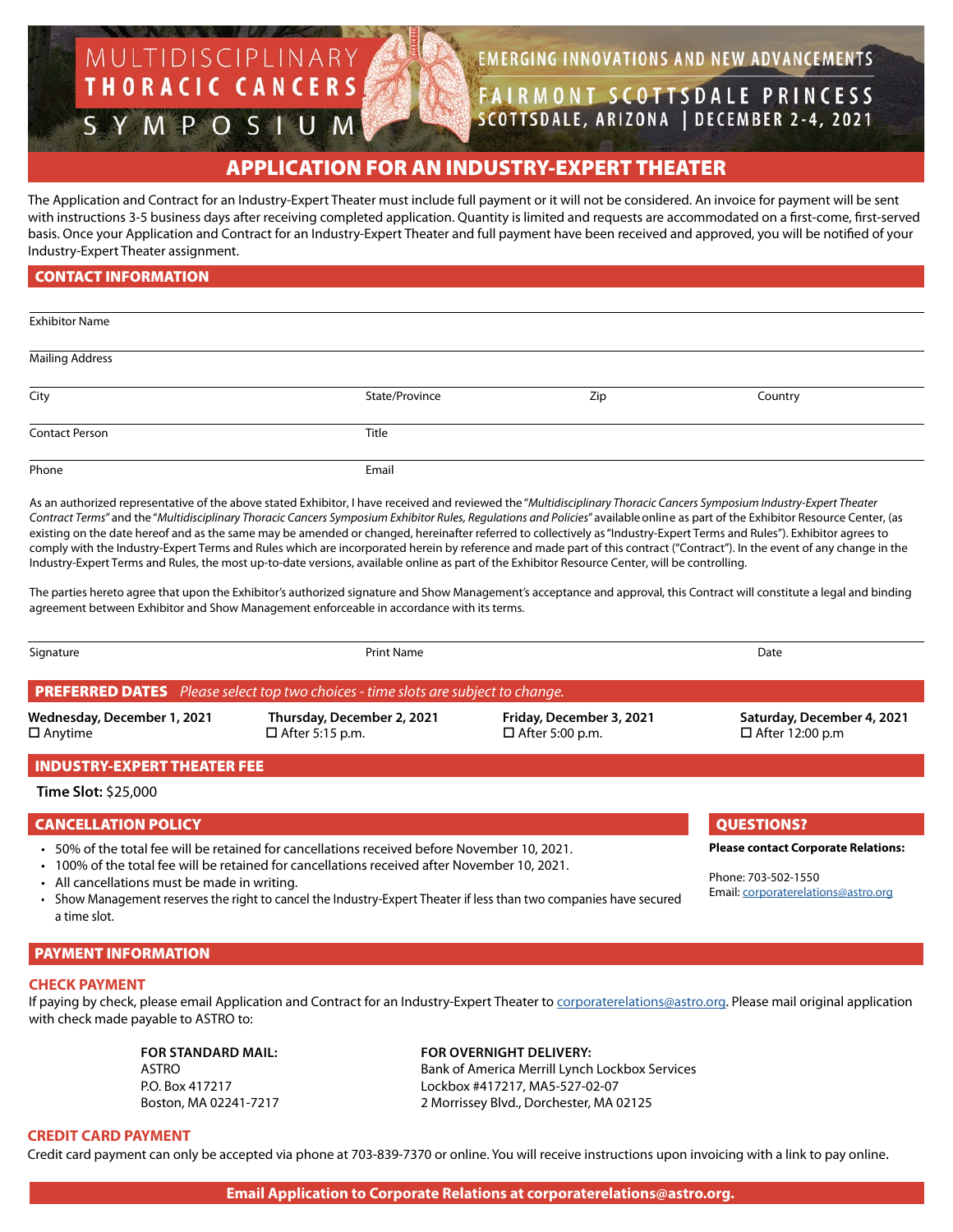# MULTIDISCIPLINARY **THORACIC CANCERS** SYMPOSIUM

# **EMERGING INNOVATIONS AND NEW ADVANCEMENTS**

FAIRMONT SCOTTSDALE PRINCESS SCOTTSDALE, ARIZONA | DECEMBER 2-4, 2021

# 2021 INDUSTRY-EXPERT THEATER CONTRACT TERMS Page 1 of 2

#### **ELIGIBILITY**

Only exhibiting companies who have secured a booth space at the 2021 Multidisciplinary Thoracic Cancers Symposium are eligible to apply for a slot in the Industry-Expert Theater, subject to availability and adherence to all published 2021 Multidisciplinary Thoracic Cancers Symposium Industry-Expert Theater Contract Terms and the 2021 Multidisciplinary Thoracic Cancers Symposium Exhibitor Rules, Regulations and Policies ("Rules") available online, as existing on the date hereof and as the same may be amended or changed, hereinafter referred to collectively as "Industry-Expert Terms and Rules" and incorporated herein by reference. In the event of any change in the Industry-Expert Terms and Rules, the most up-to-date versions, available online, will be controlling.

In the event a company reserves a booth at the 2021 Multidisciplinary Thoracic Cancers Symposium but does not make full payment of booth space by November 10, 2021, cancels prior to the 2021 Multidisciplinary Thoracic Cancers Symposium or is a no-show in the Exhibit Hall, permission to hold the Industry-Expert Theater will be revoked. This policy will be strictly enforced and any violation(s) will result in the cancellation of the Industry-Expert Theater as well as forfeiture of Industry-Expert Theater fee and liability for other fines and damages, and may jeopardize future participation at meetings.

#### **APPLICATION, PAYMENT AND CANCELLATION**

The entire Industry-Expert Theater fee ("Fee") is due from the exhibitor ("Exhibitor") with submission of the Application and Contract for an Industry-Expert Theater ("Contract"). All charges for the Industry-Expert Theater must be paid in full in U.S. funds, drawn on a U.S. bank. Fifty percent of the Fee will be retained for cancellations received on or before November 10, 2021. After November 10, 2021, no refunds will be issued. Further, no refund will be issued if an Industry-Expert Theater is not engaged or used, nor will refunds be made for space used only part of the time. All cancellations must be submitted in writing to the [Corporate Relations Department,](mailto:?subject=) 2021 Multidisciplinary Thoracic Cancers Symposium Show Management, 251 18th Street South, 8th Floor, Arlington, VA 22202. Show Management reserves the right to cancel the Industry-Expert Theater if less than two companies have secured a time slot. In such instances, Show Management will only be liable to refund fee paid by Exhibitor.

Upon acceptance of Application and Contract for an Industry-Expert Theater and receipt of full payment, a confirmation letter will be issued to the Exhibitor detailing the Industry-Expert Theater assignment and the date and time that the Exhibitor shall have access to the Industry-Expert Theater space ("Space").

#### **SCHEDULING**

Industry-Expert Theaters are limited and will be assigned on a first-come, first-served basis. Available time slots can be found on the Application and Contract for an Industry-Expert Theater. Time slots are subject to change at any time.

#### **PROVIDED SERVICES**

The following services are included in the cost of the Industry-Expert Theater:

*Industry-Expert Theater meeting space includes seating for 150 people. (Please note, this number is not guaranteed attendance. ASTRO is not responsible for the amount of persons in attendance at the Industry-Expert Theater.)*

- Assignment of day and time.
- One complimentary Preshow Attendee mailing list, to order this list please contact [Nicki Froats.](mailto:nicole.froats%40astro.org?subject=)
	- *(The list is for a one-time use only. Due to privacy reasons, we do not include email addresses or phone numbers in the lists.)*
- Industry-Expert Theater listed in the Pocket Program, Conference Planner, registration bag and on the Symposium website.
- Program signage outside of the Industry-Expert Theater.
- Audio/visual equipment to include:
	- One LCD projector.
	- One screen.
	- One podium microphone.
	- One aisle microphone.
	- Sound amplification and mixer system.
	- VGA switcher.
- One set-up technician

*Expenses for additional services incurred beyond what is provided may be acquired through Projection, the offiicial and exclusive audio/visual provider, at the expense of the IET sponsor.*

Exhibitor may provide supplemental catering at their own expense through the official caterer at the Fairmont Scottsdale Princess for participants in the Industry-Expert Theater. Distribution of alcoholic beverages is strictly prohibited within the Space.

#### **LOGISTICS**

The Exhibitor shall be solely responsible for the management of the logistics of their Space and for payment of additional costs related to the Space including but not limited to supplemental catering and audio/visual equipment, electrical, internet, phone, etc. Show Management does not provide logistical support for the Space apart from those services listed in the section "Provided Services."

#### **LIMITATION OF LIABILITY**

The Exhibitor shall be fully responsible for all claims, liabilities, losses, damages or expenses relating to or arising out of any injury to any person or any loss of or damage to any property where such injury, loss or damage is incident to, arises out of or is in any way connected with the Exhibitor's use of or participation in the Industry-Expert Theater; and the Exhibitor shall protect, indemnify, hold harmless and defend the American Society of Clinical Oncology (ASCO), the American Society for Ration Oncology (ASTRO), the Society for Immunotherapy of Cancer (SITC) and the Society of Thoracic Surgeons (STS), and its officers, directors, agents and employees ("Show Management") from and against any and all such claims, liabilities, losses, damages and expenses (including costs of defending against such); provided that the foregoing shall not apply to any injury, loss or damage caused by or resulting from the willful misconduct of Show Management or one or more of its officers, directors, agents or employees. The Exhibitor further waives any claim against Show Management or its officers, directors, agents or employees arising out of the oral or written publication or republication of any statement made in connection with the 2021 Multidisciplinary Thoracic Cancers Symposium by anyone who is not an employee of Show Management concerning the Exhibitor's Industry-Expert Theater, products or services.

In case any part of the Exhibitor's Industry-Expert Theater is destroyed or damaged so as to prevent Show Management from permitting an Exhibitor to occupy assigned space during any part or the whole of the Space period, or in case occupancy of assigned Space during any part or the whole of the Space period is prevented by a strike, an act of God, a national emergency or other cause beyond the control of Show Management or Exhibitor, then the Exhibitor will be charged for the Space on a prorated basis only for the period during which Show Management is able to provide Exhibitor access to occupy the assigned Space.